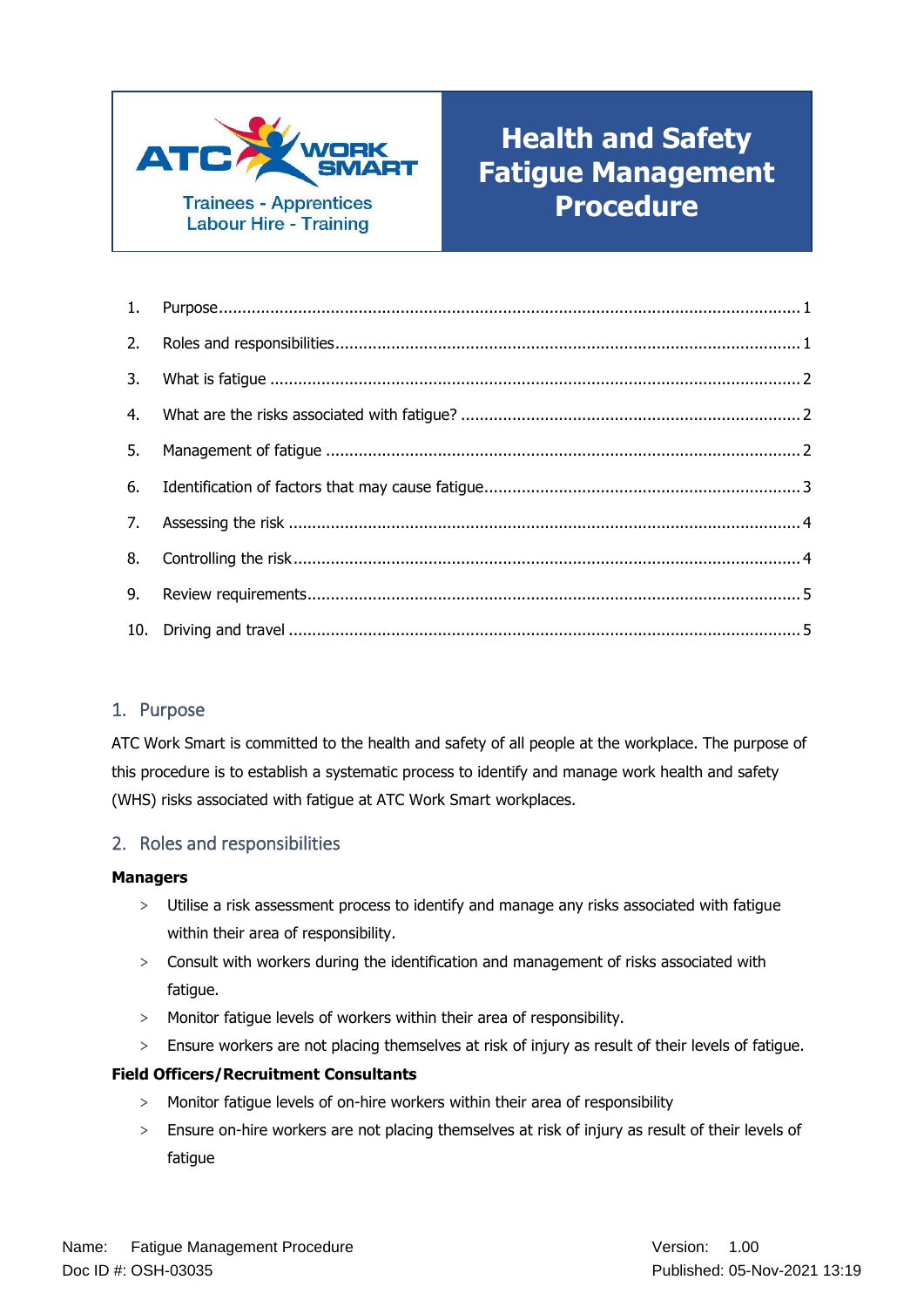> Consult with host employers during the identification and management of risks associated with fatigue

### **Workers**

- > Support their manager to identify fatigue risk factors and appropriate controls to manage these risks.
- > Take responsibility for the management of their own fatigue levels, ensuring they turn up fit for work in a state that enables them to conduct their work in a safe manner.
- > Notify their line supervisor or manager if they believe their ability to safety undertake their duties is impaired due to fatigue.

# <span id="page-1-0"></span>3. What is fatigue

Fatigue is a state of mental and/or physical exhaustion which reduces a person's ability to perform work safely and effectively. It can occur because of prolonged mental or physical activity, sleep loss and/or disruption of the internal body clock. Fatigue can be caused by factors which may be work related, non-work related or a combination of both and can accumulate over time.

# <span id="page-1-1"></span>4. What are the risks associated with fatigue?

Fatigue can adversely affect safety at the workplace. Fatigue reduces alertness, which may lead to errors and an increase in incidents and injuries. As a worker experiences rising fatigue levels, there are corresponding physiological, behavioural and emotional changes that may impact on the ability of a worker to safely undertake work. The following signs or symptoms may indicate a worker is affected by fatigue:

- > excessive yawning or falling asleep at work
- > short-term memory problems and an inability to concentrate
- > noticeably reduced capacity to engage in effective interpersonal communication
- > impaired decision-making and judgment
- > reduced hand-eye coordination or slow reflexes
- > other changes in behaviour, for example repeatedly arriving late for work
- > increased rates of unplanned absence.
- A fatigued worker may also experience symptoms not obvious to others including:
	- > feeling drowsy
	- > headaches
	- > dizziness
	- > difficulty concentrating
	- > blurred vision or impaired visual perception
	- > a need for extended sleep during days off work.

# <span id="page-1-2"></span>5. Management of fatigue

Managers must utilise the "WHS Risk Management Procedure" to identify and manage the risks associated with fatigue. This involves the following steps: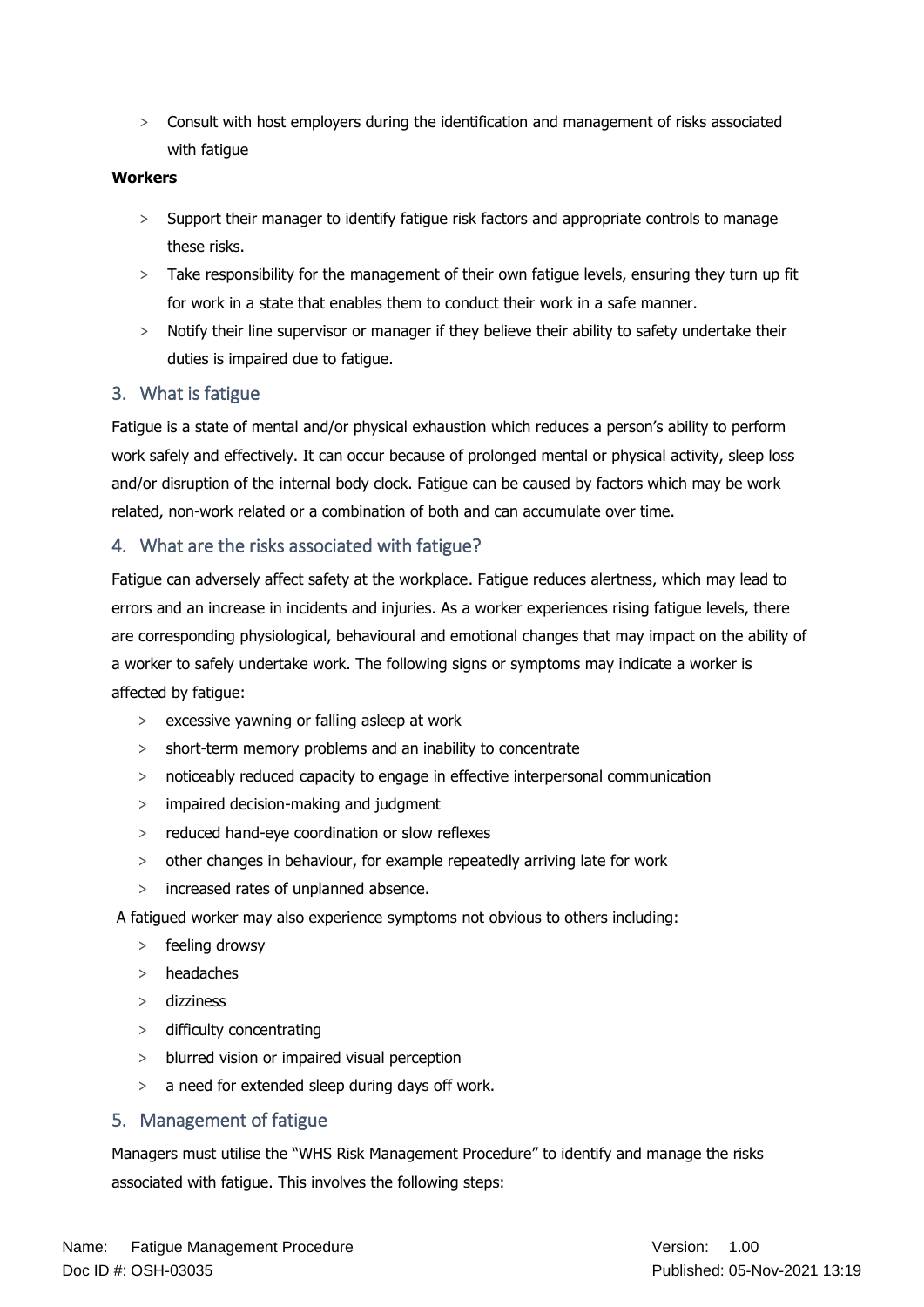- > **STEP 1** Hazard identification Identify the factors which may cause fatigue in the workplace.
- > **STEP 2** Risk assessment: inherent risk Assess the risks of injury from fatigue.
- > **STEP 3** Control risks

Control the risks by implementing the most effective risk control measures reasonably practicable in the circumstances.

> **STEP 4** – Risk assessment with control measures: residual risk Re-assess whether the risks of injury from fatigue are adequately controlled.

> **STEP 5** – Monitor and review control measures Review risk control measures to ensure they are working as planned. When undertaking the risk assessment, it is important for managers to ensure workers are consulted at each of step of the process. This encourages everyone to work together to identify fatigue risk factors and implement effective control measures. Consultation also helps to raise awareness about the risks associated with fatigue.

# <span id="page-2-0"></span>6. Identification of factors that may cause fatigue

The first step in the risk management process is to identify all reasonably foreseeable factors which could contribute to and increase the risk of fatigue. Fatigue is often caused by a number of interrelated factors which can be cumulative. Common factors that may contribute to fatigue are:

- > Work schedules which limit the time workers can physically and mentally recover from work. This may include workers who undertake shift work, night work, work extended hours or are not able to take regular breaks.
- > Job demands, particularly work that requires extended periods of work that is physically or mentally demanding.
- > Sleep, including the length of sleep time, the quality of sleep and the time since sleep.
- > Environmental conditions, such as exposure to heat, cold, vibration or noise, can make workers tire quicker and may impair performance.
- > Non-work related factors, such as a worker's lifestyle, family responsibilities or health may all increase the risk of fatigue.

Methods that managers may utilise to identify whether there are any of the above risk factors affecting their workers include:

- > consulting with workers
- > examining work practices and systems of work
- > examining human resource records and data such as timesheets and overtime payments
- > incident data and the findings of incident investigations
- > seeking advice and information from subject matter experts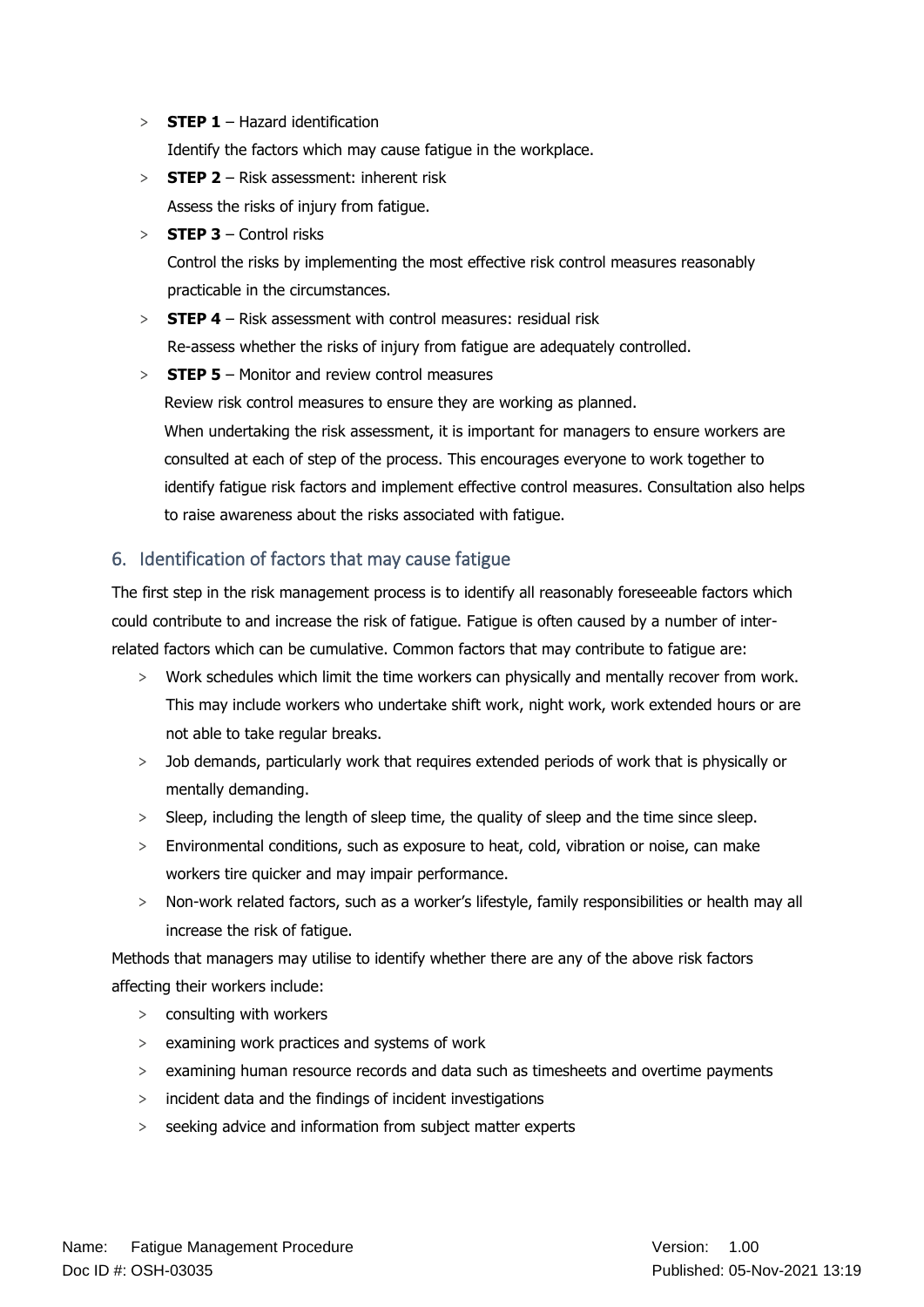# <span id="page-3-0"></span>7. Assessing the risk

Once a manager has identified factors which may cause fatigue, they should undertake an assessment of the risk to consider:

- > where, which and how many workers are likely to be at risk of becoming fatigued
- > how often fatigue is likely to occur
- > the degree of harm which may result from fatigue
- > whether existing control measures are effective
- > what action should be taken to control the risk of fatigue
- > how urgently action to control the risk needs to be taken.

When assessing risks, contributors to fatigue should not be considered in isolation. For example, job demands, hours of work and environmental conditions may all increase the risk of fatigue in the workplace. The risks of injury from fatigue may increase if workers work long daily hours in a physically or mentally demanding job.

# <span id="page-3-1"></span>8. Controlling the risk

The best way to control the health and safety risks arising from fatigue is to eliminate the factors identified as causing fatigue at the source. If elimination is not reasonably practicable, the risks must be minimised. The determination of the most effective controls to manage the risks associated with fatigue should always be identified in consultation with workers where possible.

Common control measures:

### **Work scheduling**

- > designing working hours and rosters to allow for good sleep opportunity and enough recovery time between work days for travelling, eating, washing and sleeping.
- > ensuring workers have and take adequate and regular breaks to rest, eat and rehydrate
- > implementing processes to manage accrued leave balances and requests for leave
- > considering future schedules when approving request for leave and ensuring leave is reflected in schedules
- > considering alternative options to face-to-face meetings, for example video conferencing so workers are not required to spend time travelling to meetings.

### **Job demands**

- > ensuring fit-for-purpose equipment is used at the workplace (e.g. ergonomic furniture)
- > redesigning the job to limit periods of excessive mental or physical demands
- > considering job rotation to limit a build-up of mental and physical fatigue
- > developing contingency plans for potential situations where workers may have to unexpectedly work longer hours
- > planning for expected changes in work flow including anticipated peaks and troughs throughout the year.

### **Non-work related factors**

> consulting workers about factors impacting on their personal fatigue levels